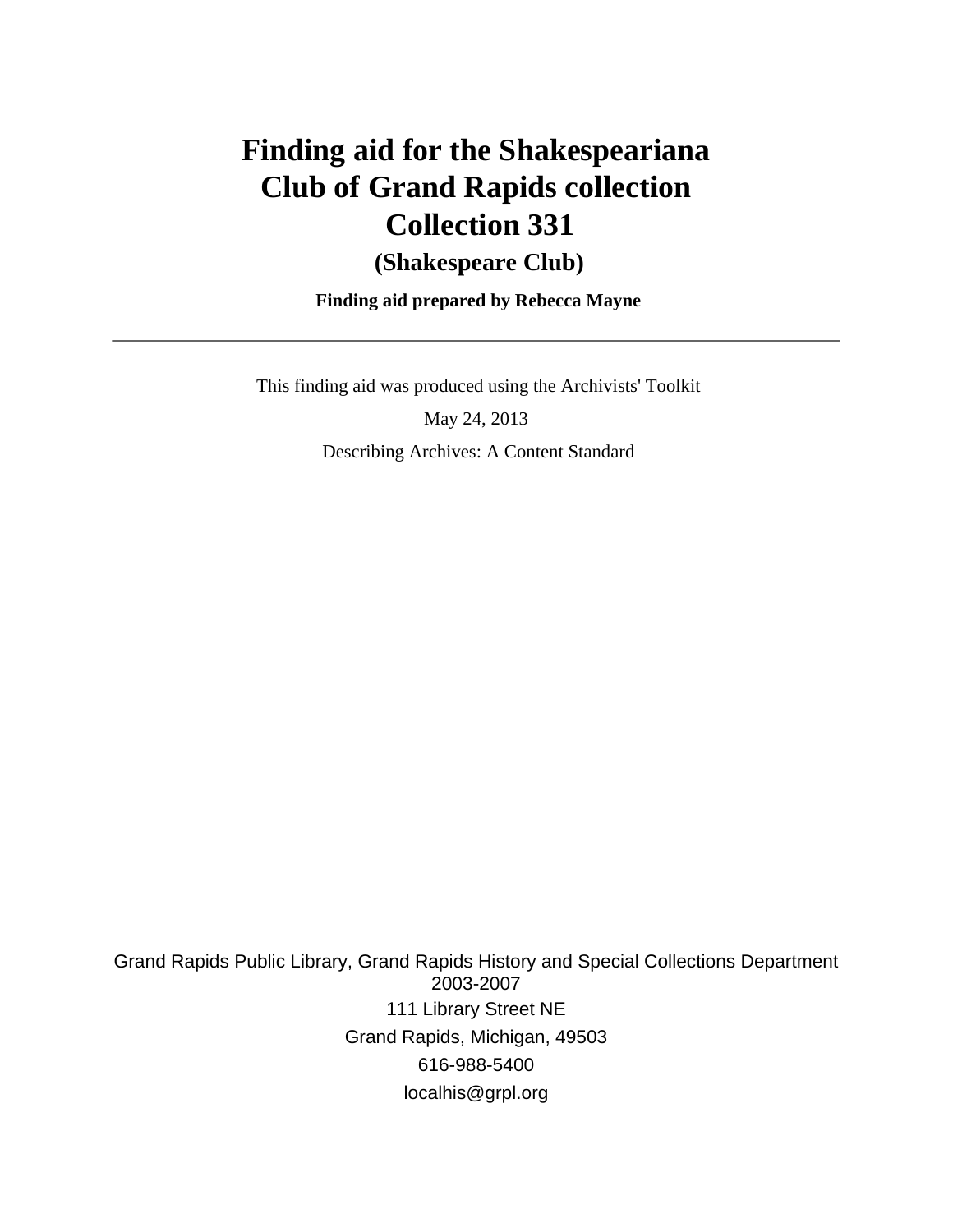## **Table of Contents**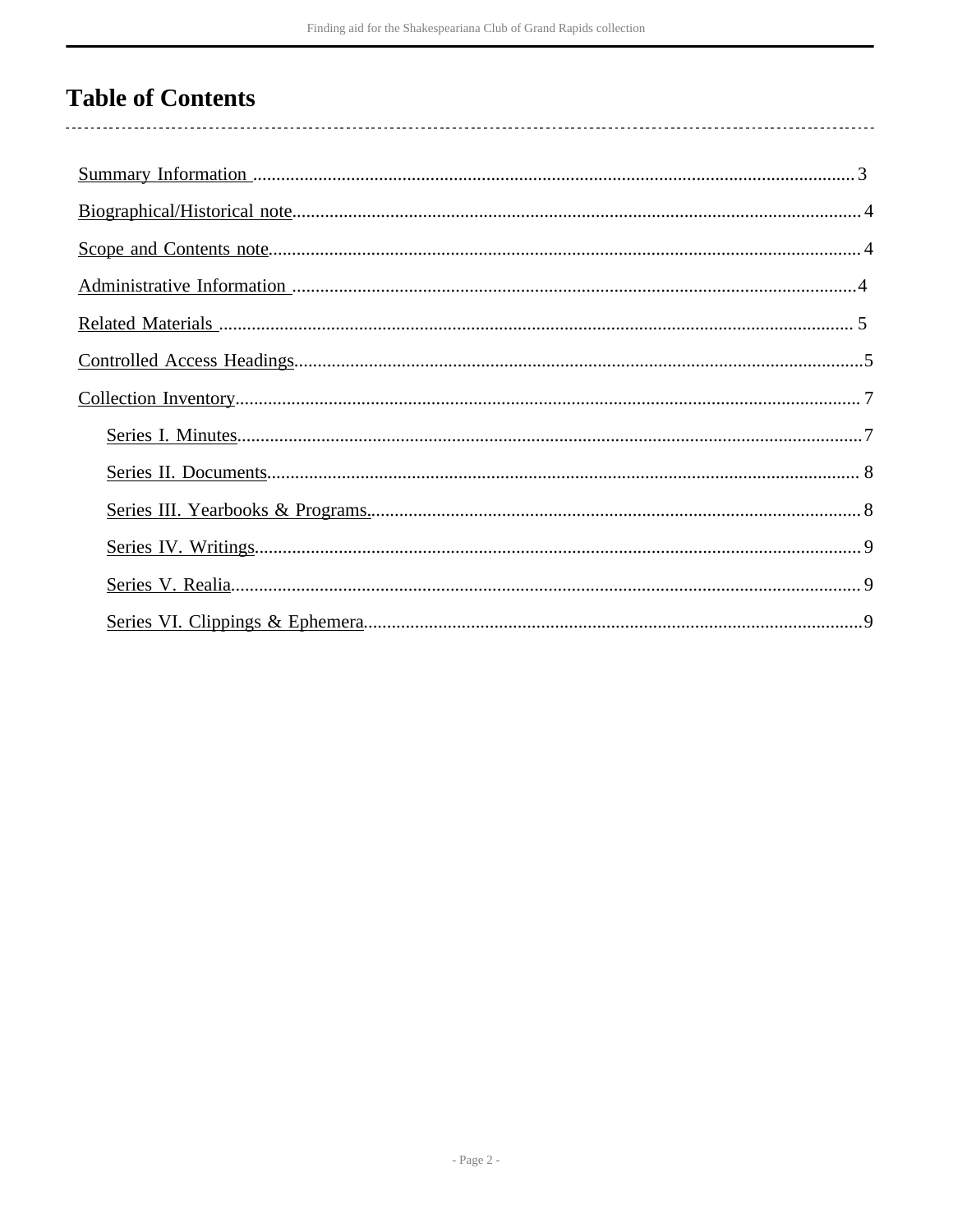## <span id="page-2-0"></span>**Summary Information**

..................................

| <b>Repository</b> | Grand Rapids Public Library, Grand Rapids History and Special<br><b>Collections Department</b>                                                                                                                                                                                                                                                                                                         |
|-------------------|--------------------------------------------------------------------------------------------------------------------------------------------------------------------------------------------------------------------------------------------------------------------------------------------------------------------------------------------------------------------------------------------------------|
| <b>Title</b>      | Shakespeariana Club of Grand Rapids collection                                                                                                                                                                                                                                                                                                                                                         |
| Date [inclusive]  | 1887-circa 1980                                                                                                                                                                                                                                                                                                                                                                                        |
| <b>Extent</b>     | 3.0 Linear feet Seven boxes                                                                                                                                                                                                                                                                                                                                                                            |
| Language          | English                                                                                                                                                                                                                                                                                                                                                                                                |
| <b>Abstract</b>   | The Shakespeariana Club of Grand Rapids, Michigan is an organization<br>devoted to the study of Shakespeare. Founded in April 1887 by Loraine<br>Pratt Immen, it was originally a subgroup of the Ladies Literary Club.<br>This collections contains records from circa 1893-1987, including<br>minutes, programs, yearbooks, original writings of members, reference<br>materials and printed plates. |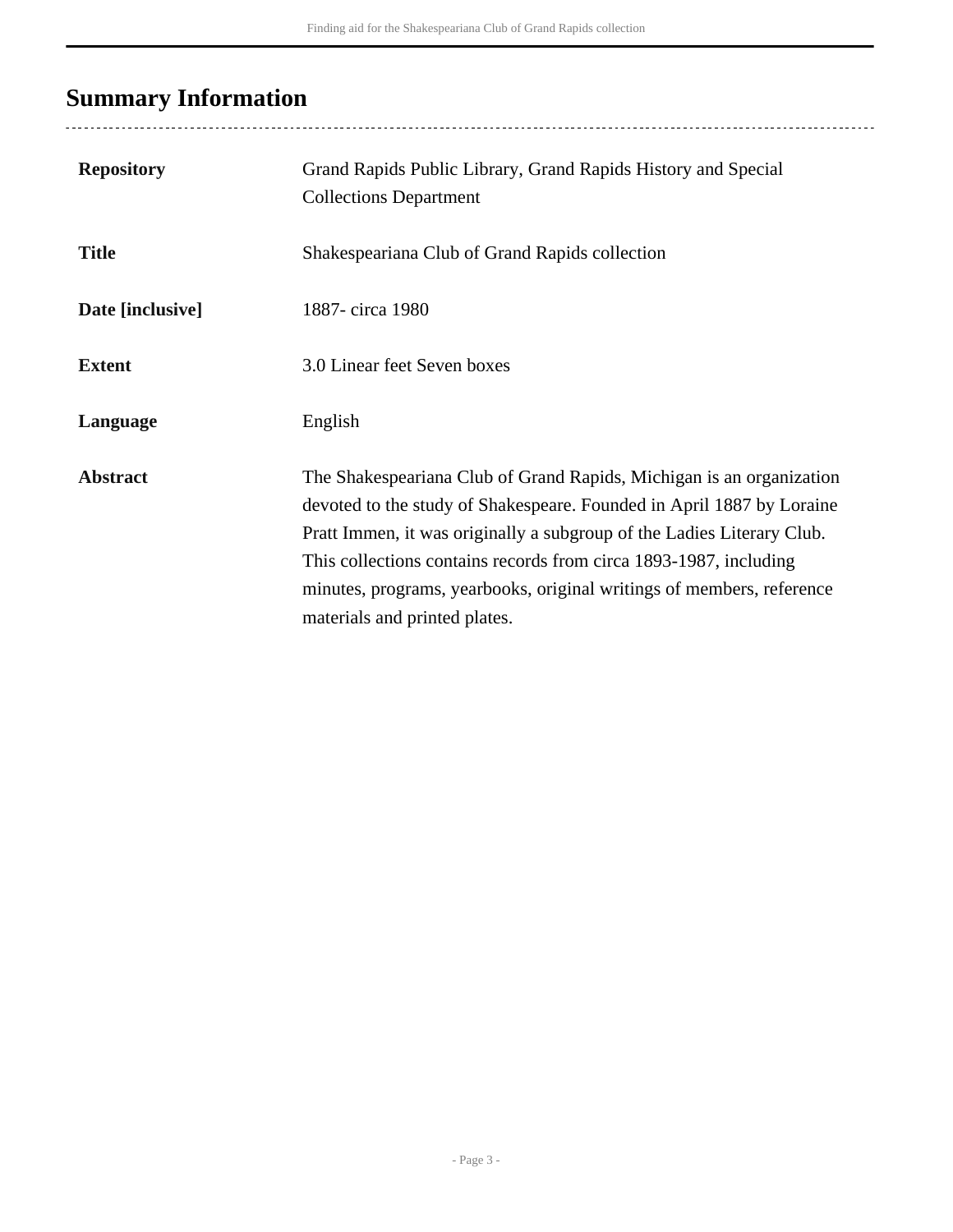## <span id="page-3-0"></span>**Biographical/Historical note**

Loraine Pratt Immen is credited as being the founder of the Shakespearian Club, which was originally a subgroup of the Ladies Literary Club, where Immen was an active member. Immen gave the Shakespeare "Rose" stained glass window by Louis Comfort Tiffany, designed by artist Frederick Stuart Church, to the Ladies Literary Club. In 2006, the Ladies Literary Club Building was sold to Calvin College, after the Club disbanded in 2005. Though the window was desired by others, it is considered an historically significant part of the building and is expected to remain with the historic structure. Immen died October 21, 1927 at the age of 87.

### <span id="page-3-1"></span>**Scope and Contents note**

The bulk of this collection as of 2003 was formed by the official materials received from the Shakespeariana Club of Grand Rapids, Michigan. Other miscellaneous items related to the local club, found in GRHSC, were added. As with some other archival collections, materials from other unknown sources, or other donors, are sometimes attached to the collection, making it basically a subject or general collection, of mixed, rather than pure provenance.

A recent addition to this collection is the poem "Shakespeariana Twenty Years Ago" by Sophie Bingham Buchanan. It is signed by the author, and was Loraine Pratt Immen's own copy, having been received by the Library from her estate. Immen and other early members are referred to in the poem.

In addition to the records found here, a wooden Shakespeare chest, given to the Library by the Club, resides in the Grand Rapids History & Special Collections on the third floor of the Main Library building. It is placed near the VanderVeen Center, under the portraits of Louis & Sophie Campau.

## <span id="page-3-2"></span>**Administrative Information**

## **Publication Information**

Grand Rapids Public Library, Grand Rapids History and Special Collections Department 2003-2007

#### **Immediate Source of Acquisition note**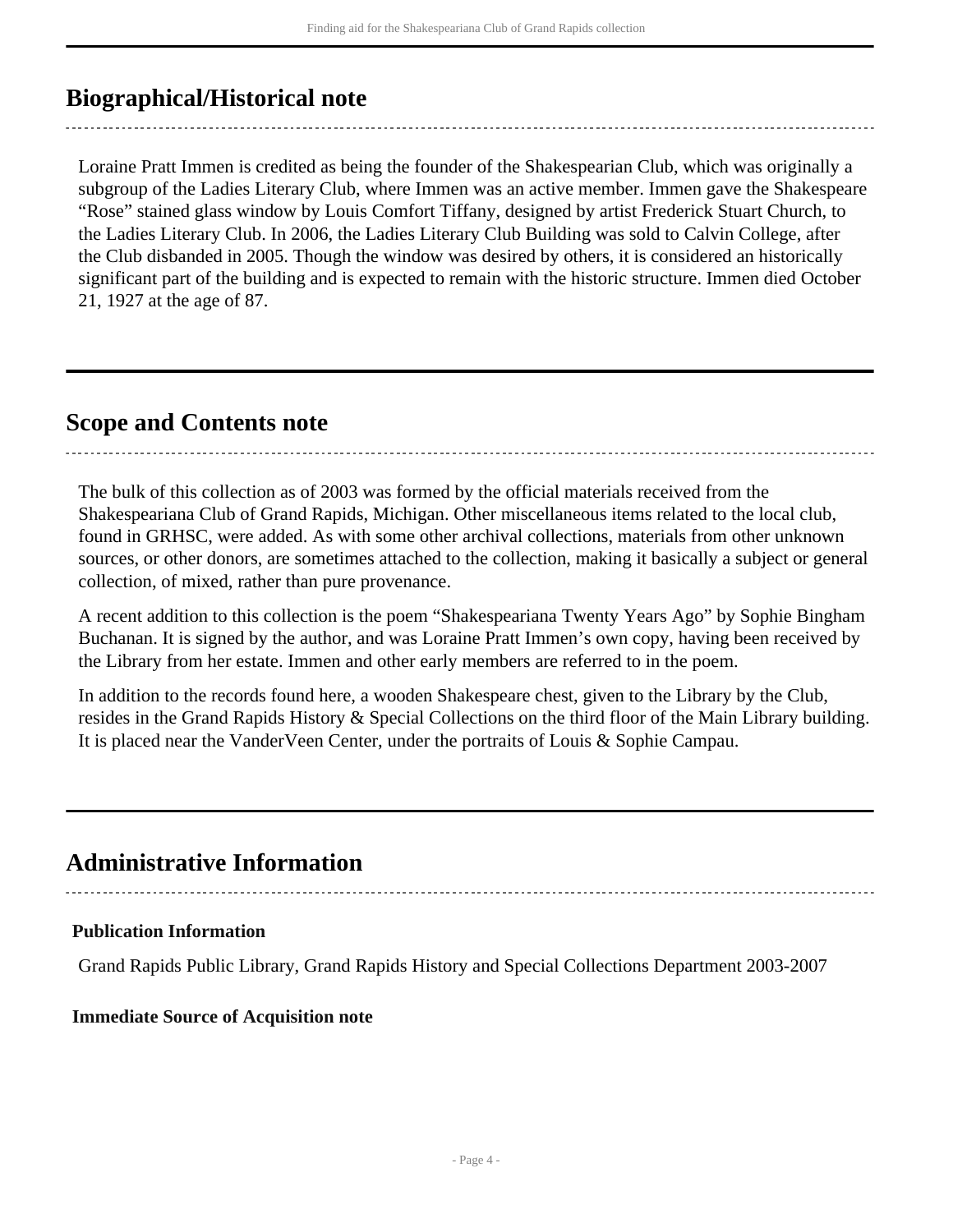Barbara Robinson for the Club and existing miscellaneous holdings. Accession numbers 2003. ; ? 1980.041 / 1986.205 / 00.[0056] ? ; 00.[3689].1 ; 00.[5288].1-9.

## <span id="page-4-0"></span>**Related Materials**

#### **Related Archival Materials note**

Coll. 187, Loraine Pratt Immen Collection

Coll. 228, Frederick Stuart Church Collection

Coll. 275, Ladies Literary Club. Box 1.3 and 19 in particular contain information on the Club. But, also earlier minutes, yearbooks, and scrapbooks, before the Shakespeare Club separated from the LLC will also contain reports and information on Shakespeare Club activities. See 1902-1905 Shakespeare Publications from Loraine Pratt Immen in 275-19.

Coll. 278, GRPL Poets and Poetry Collection

## <span id="page-4-1"></span>**Controlled Access Headings**

#### **Corporate Name(s)**

• Shakespeariana Club of Grand Rapids.

#### **Genre(s)**

• records (documents)

#### **Geographic Name(s)**

• Grand Rapids (Mich.) -- History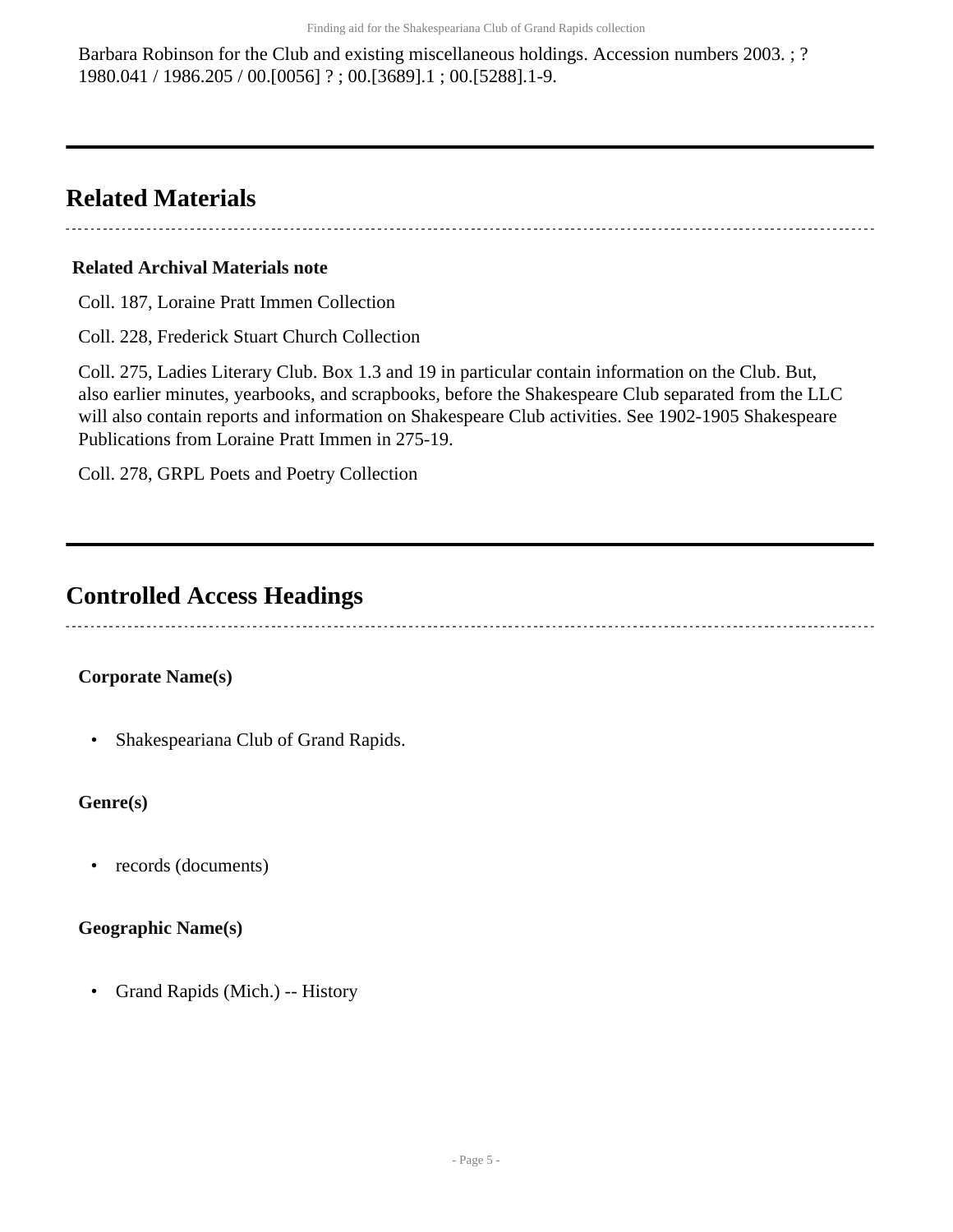#### **Personal Name(s)**

• Immen, Loraine Pratt, 1840-1927

### **Subject(s)**

• Women -- Michigan -- Societies and clubs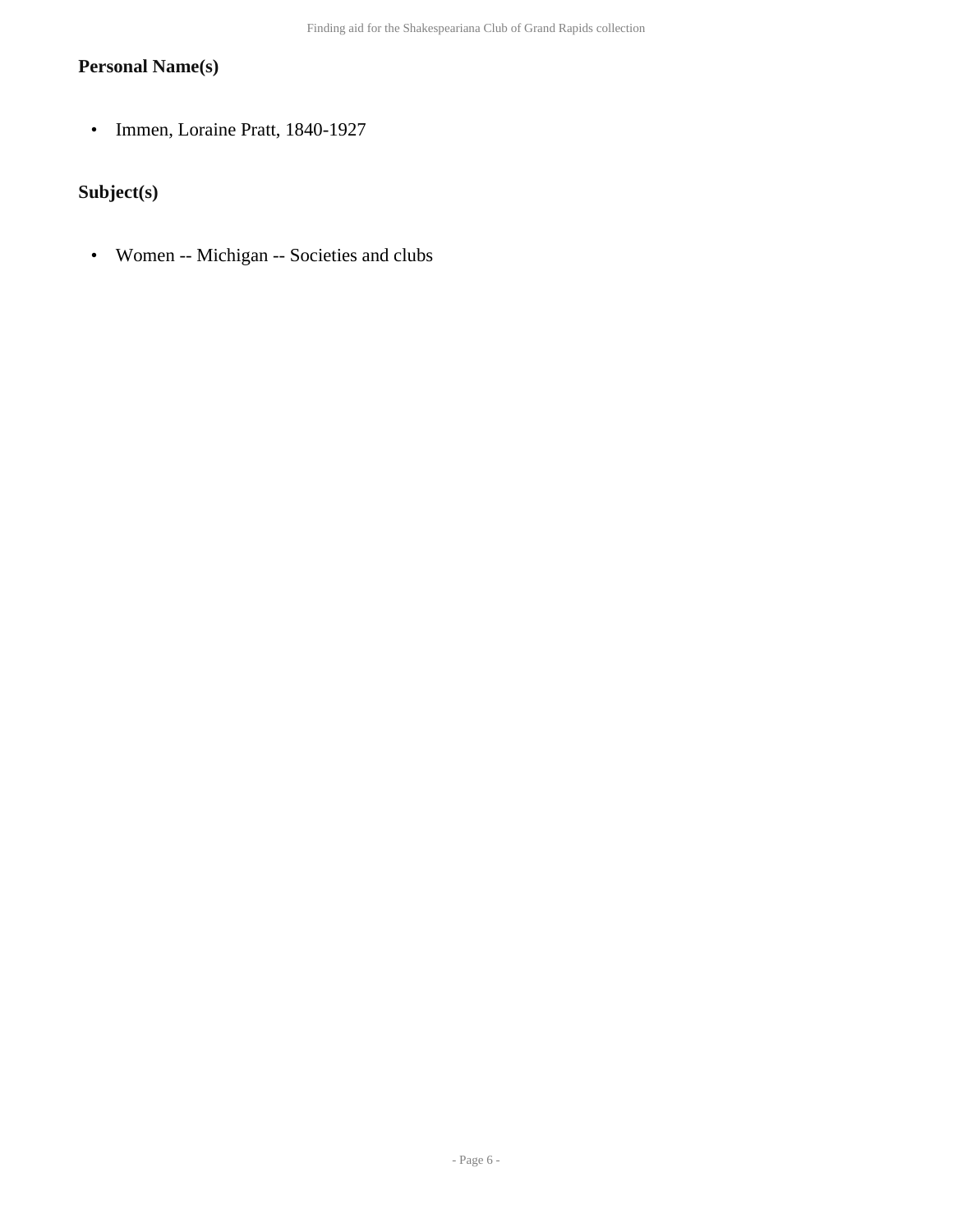## <span id="page-6-0"></span>**Collection Inventory**

#### <span id="page-6-1"></span>**Series I. Minutes**

#### **Scope and Contents note**

Some coverage for the years 1893-1913, 1919-1967 and 1981-1987 is found. A couple of minute books appear to overlap in time period.

|                              | <b>Box</b>     |
|------------------------------|----------------|
| <b>Minutes 1893-1899</b>     | $\mathbf{1}$   |
| Minutes 1900-1911            | $\mathbf{1}$   |
| Minutes 1911/1912, 1912/1913 | $\mathbf{1}$   |
| <b>Minutes 1919-1935</b>     | $\mathbf{1}$   |
| <b>Minutes 1921-1926</b>     | $\mathbf{1}$   |
| <b>Minutes 1935-1960</b>     | $\mathbf{1}$   |
| <b>Minutes 1960-1967</b>     | $\overline{2}$ |
| <b>Minutes 1981-1987</b>     | $\overline{2}$ |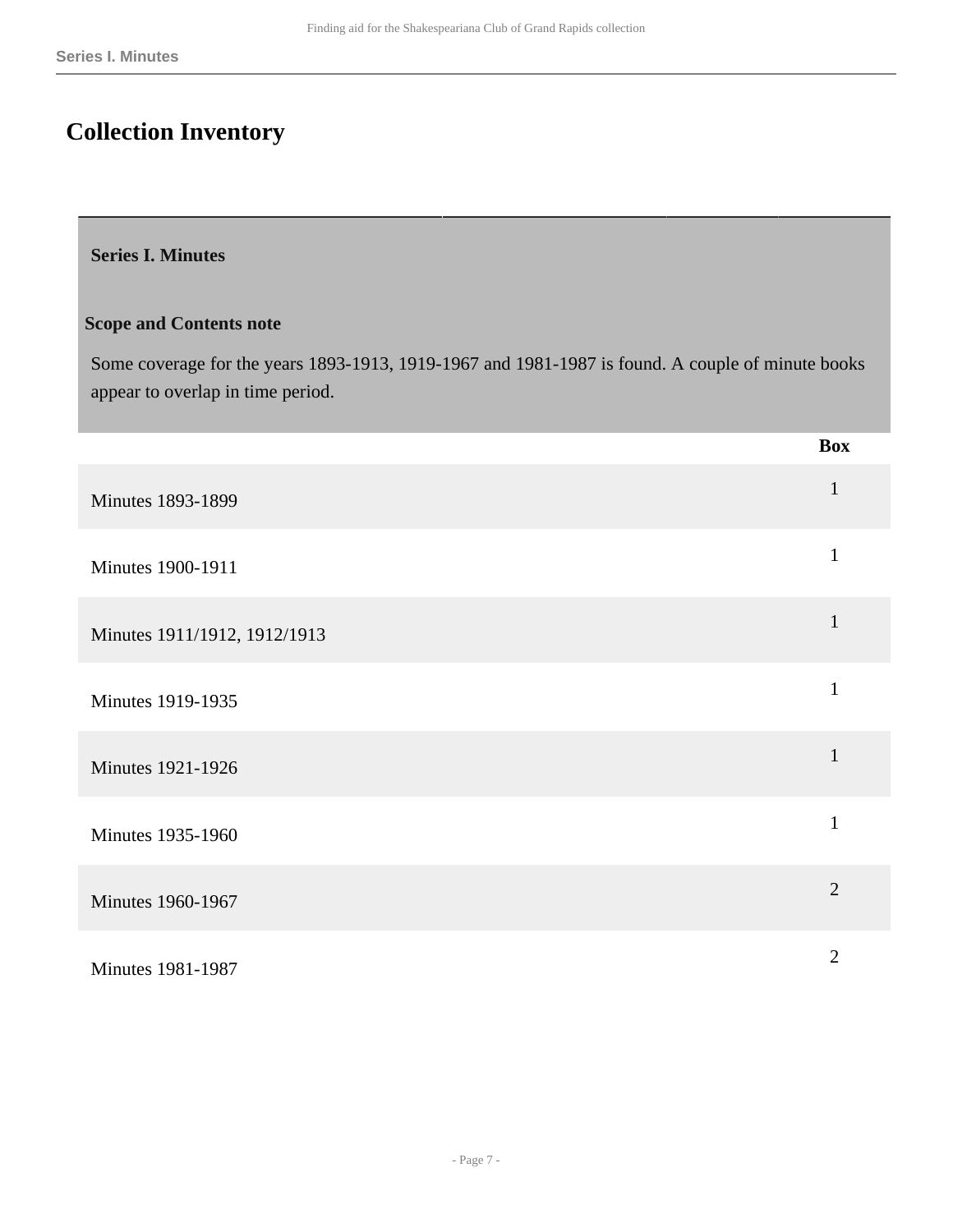<span id="page-7-0"></span>

#### **Treasurer's Book/Memberships**

#### **Scope and Contents note**

One folder for 1910/1911 to 1960/1961 in available in the collection, with limited additional information on the finances of the club.

|                                                  | <b>Box</b>     | Folder         |
|--------------------------------------------------|----------------|----------------|
| Treasurer's book/memberships 1910/1911-1960/1961 | $\overline{2}$ |                |
|                                                  |                | <b>Box</b>     |
| Bankbook 1949-1959                               |                | $\overline{2}$ |

#### **General**

#### **Scope and Contents note**

Folders with the club bylaws, as well as miscellaneous items are also included in this series.

|                | <b>Box</b> |
|----------------|------------|
| Misc. Notebook |            |
| By-Laws        |            |

#### <span id="page-7-1"></span>**Series III. Yearbooks & Programs.**

**Box**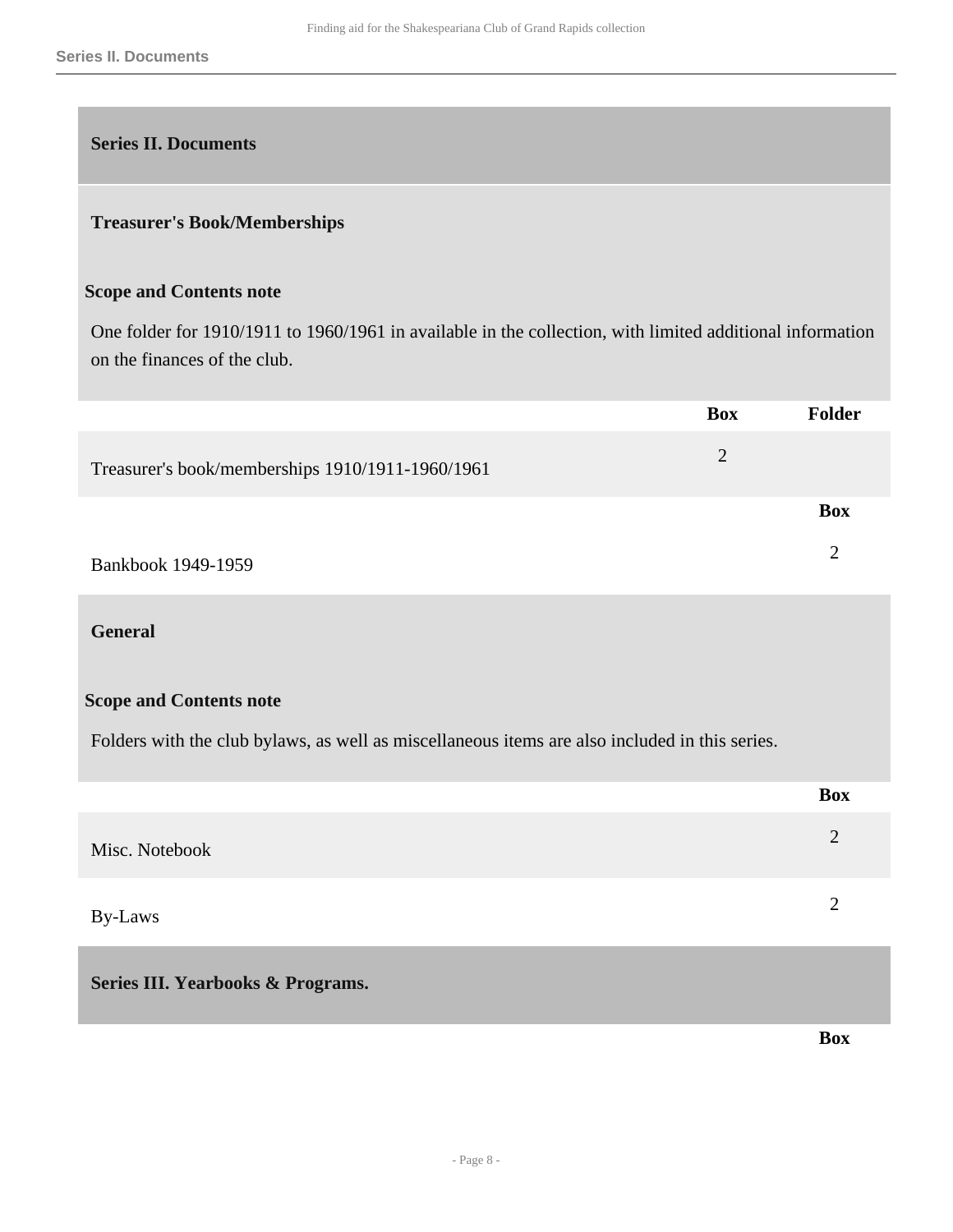<span id="page-8-0"></span>

| Yearbooks and programs                                                                                                                                                                                                                                                                       | 3          |
|----------------------------------------------------------------------------------------------------------------------------------------------------------------------------------------------------------------------------------------------------------------------------------------------|------------|
| <b>Series IV. Writings</b>                                                                                                                                                                                                                                                                   |            |
|                                                                                                                                                                                                                                                                                              | <b>Box</b> |
| Writings                                                                                                                                                                                                                                                                                     | 5          |
| Shakespeariana Twenty Years Ago / Sophie Bingham Buchanan April 23, 1907                                                                                                                                                                                                                     | 5          |
| <b>Scope and Contents note</b>                                                                                                                                                                                                                                                               |            |
| Signed by the author on April 23, 1907, this is Loraine Pratt Immen's own copy, having<br>been given to the Library from her estate. Immen, the founder of the Club, is referred to<br>in the poem, along with other early members. (Formerly MKG374.3.B85, 00.[3689].1,<br>added 4/8/2005). |            |
| $\mathbf{C}_{\alpha}$ $\mathbf{L}_{\alpha}$ $\mathbf{V}$ $\mathbf{D}_{\alpha}$ .                                                                                                                                                                                                             |            |

<span id="page-8-1"></span>**Series V. Realia** 

|        | <b>Box</b> |
|--------|------------|
| Realia | O          |

<span id="page-8-2"></span>**Series VI. Clippings & Ephemera** 

#### **Scope and Contents note**

Included here is a postcard documenting the Tiffany Shakespeare window at the Ladies Literary Club, given by Lorraine Platt Immen. The design for the window, executed by Tiffany's, was done by Grand Rapids born artist Frederick Stuart Church.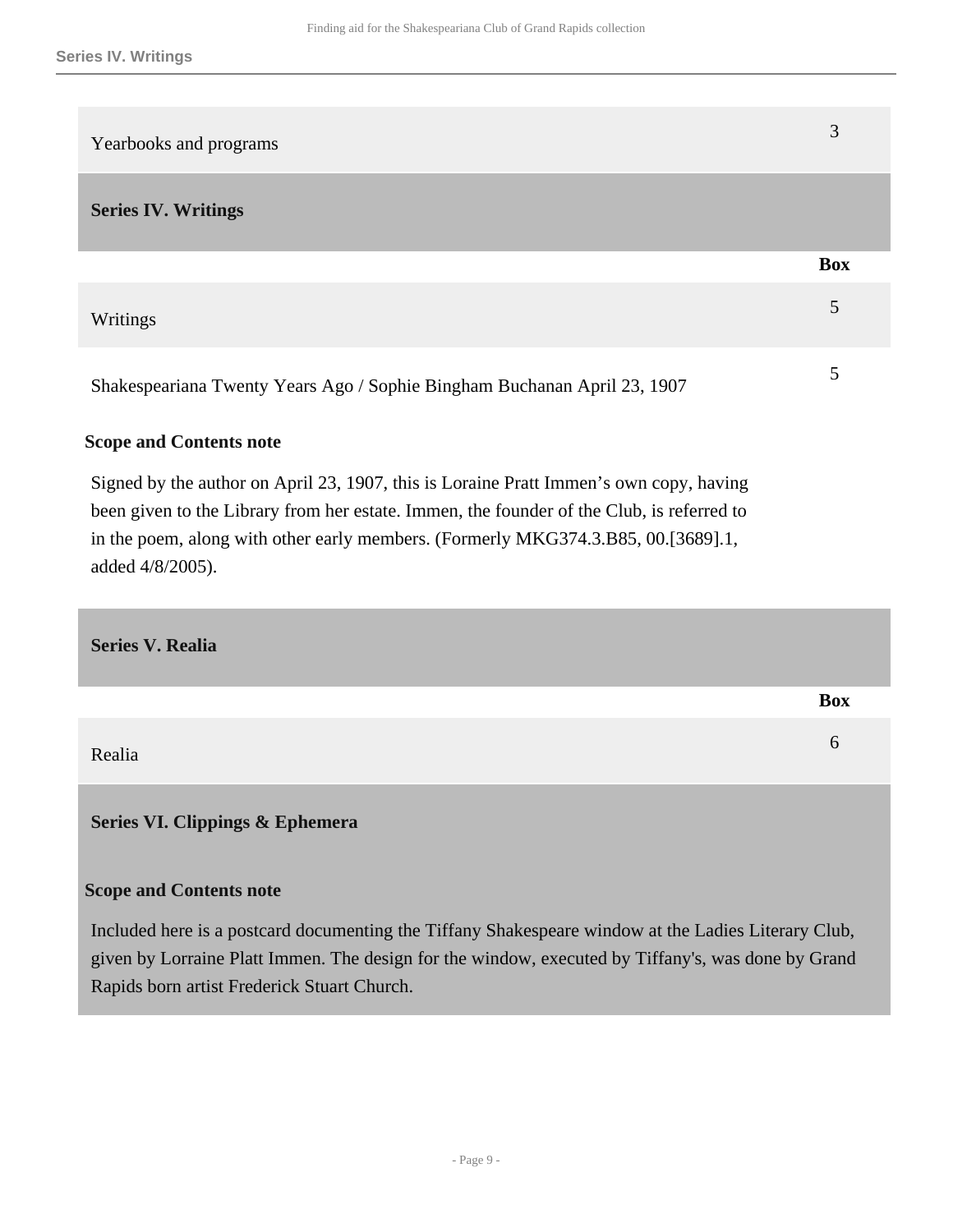Fragments of Shakespeare Terrentenary articles from the New York Times, 1916, were attached to this collection, from an unknown source, in September 2007. These are physically in poor condition and accessible on the New York Times microfilm in the Reference Department.

#### **Clippings**

|                                                                                                                                            | <b>Box</b>     |
|--------------------------------------------------------------------------------------------------------------------------------------------|----------------|
| Shakespeariana loyal to the Immortal Bard / by Lois McIntyre. GR Press. April 27, 1969                                                     | $\overline{2}$ |
| <b>Scope and Contents note</b>                                                                                                             |                |
| Includes an image with Mrs. Kreigh Collins and others with the Shakespeare Chest which<br>was later given to GRPL.                         |                |
| Shakespeare Terrentenary: 1616-1916. The "New York Times". 9 issues February 20 to<br>April 23, 1916                                       | 7              |
| <b>Ephemera</b>                                                                                                                            |                |
|                                                                                                                                            | <b>Box</b>     |
| Postcard. Shakespeare Window / Louis C. Tiffany, at the Ladies Literary Club. Gift of<br>Loraine Pratt Immen. (2006.054, added 11/28/2006) | $\overline{2}$ |
| Postcards associated with Shakespeare. (4)                                                                                                 | $\overline{2}$ |
| Shakespearian Actors of the Past. Eaton, Seymour. (ed.). (2003.068, added<br>5/14/2012) 1900                                               | $\overline{7}$ |